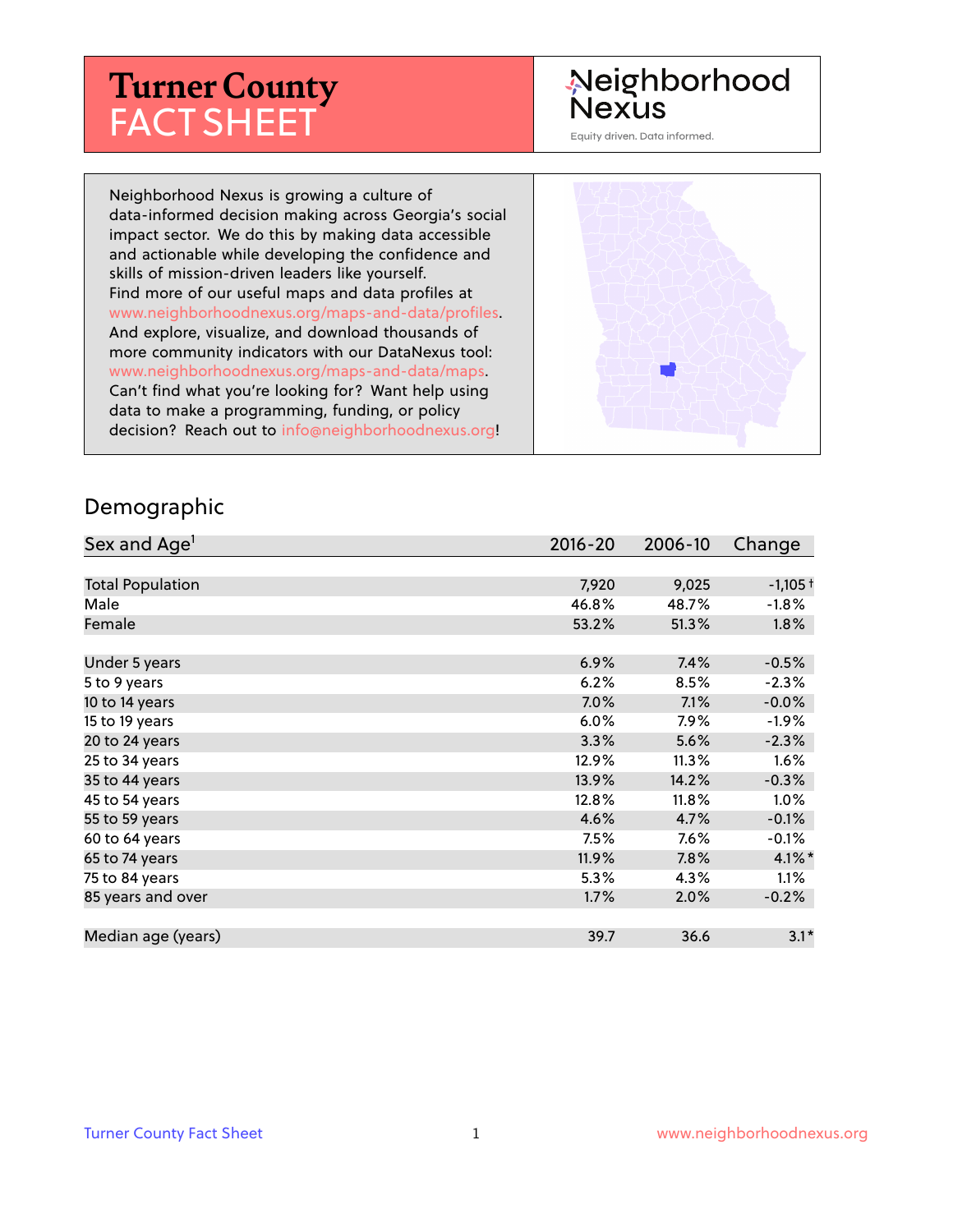# Demographic, continued...

| Race <sup>2</sup>                                   | $2016 - 20$ | 2006-10 | Change     |
|-----------------------------------------------------|-------------|---------|------------|
| Total population                                    | 7,920       | 9,025   | $-1,105+$  |
| One race                                            | 98.1%       | 99.7%   | $-1.6\%$ * |
| White                                               | 57.0%       | 57.4%   | $-0.4%$    |
| <b>Black or African American</b>                    | 39.7%       | 41.9%   | $-2.2\%$ * |
| American Indian and Alaska Native                   | 0.0%        | 0.3%    | $-0.3%$    |
| Asian                                               | 0.7%        | 0.1%    | $0.6\%$ *  |
| Native Hawaiian and Other Pacific Islander          | 0.0%        | 0.0%    | 0.0%       |
| Some other race                                     | 0.6%        | 0.0%    | 0.6%       |
| Two or more races                                   | 1.9%        | 0.3%    | $1.6\%$ *  |
| Race alone or in combination with other race(s) $3$ | $2016 - 20$ | 2006-10 | Change     |
| Total population                                    | 7,920       | 9,025   | $-1,105+$  |
| White                                               | 58.9%       | 57.7%   | $1.2\%$ *  |
| <b>Black or African American</b>                    | 41.1%       | 42.1%   | $-1.1\%$ * |
| American Indian and Alaska Native                   | 0.3%        | 0.3%    | $-0.1%$    |
| Asian                                               | 0.7%        | 0.1%    | $0.6\%$ *  |
| Native Hawaiian and Other Pacific Islander          | 0.0%        | 0.0%    | 0.0%       |
| Some other race                                     | 0.9%        | 0.0%    | 0.9%       |
| Hispanic or Latino and Race <sup>4</sup>            | $2016 - 20$ | 2006-10 | Change     |
| <b>Total population</b>                             | 7,920       | 9,025   | $-1,105+$  |
| Hispanic or Latino (of any race)                    | 4.9%        | 2.8%    | $2.1%$ †   |
| Not Hispanic or Latino                              | 95.1%       | 97.2%   | $-2.1%$ +  |
| White alone                                         | 53.3%       | 54.7%   | $-1.3%$    |
| Black or African American alone                     | 39.3%       | 41.9%   | $-2.6\%$ * |
| American Indian and Alaska Native alone             | 0.0%        | 0.3%    | $-0.3%$    |
| Asian alone                                         | 0.7%        | 0.1%    | $0.6\%$ *  |
| Native Hawaiian and Other Pacific Islander alone    | 0.0%        | 0.0%    | $0.0\%$    |
| Some other race alone                               | 0.1%        | 0.0%    | 0.1%       |
| Two or more races                                   | 1.6%        | 0.3%    | $1.3\%$ *  |
| U.S. Citizenship Status <sup>5</sup>                | $2016 - 20$ | 2006-10 | Change     |
| Foreign-born population                             | 343         | 160     | $183*$     |
| Naturalized U.S. citizen                            | 56.9%       | 24.4%   | 32.5%      |
| Not a U.S. citizen                                  | 43.1%       | 75.6%   | $-32.5%$   |
|                                                     |             |         |            |
| Citizen, Voting Age Population <sup>6</sup>         | $2016 - 20$ | 2006-10 | Change     |
| Citizen, 18 and over population                     | 5,865       | 6,459   | $-594*$    |
| Male                                                | 48.4%       | 47.5%   | $0.9\% *$  |
| Female                                              | 51.6%       | 52.5%   | $-0.9%$    |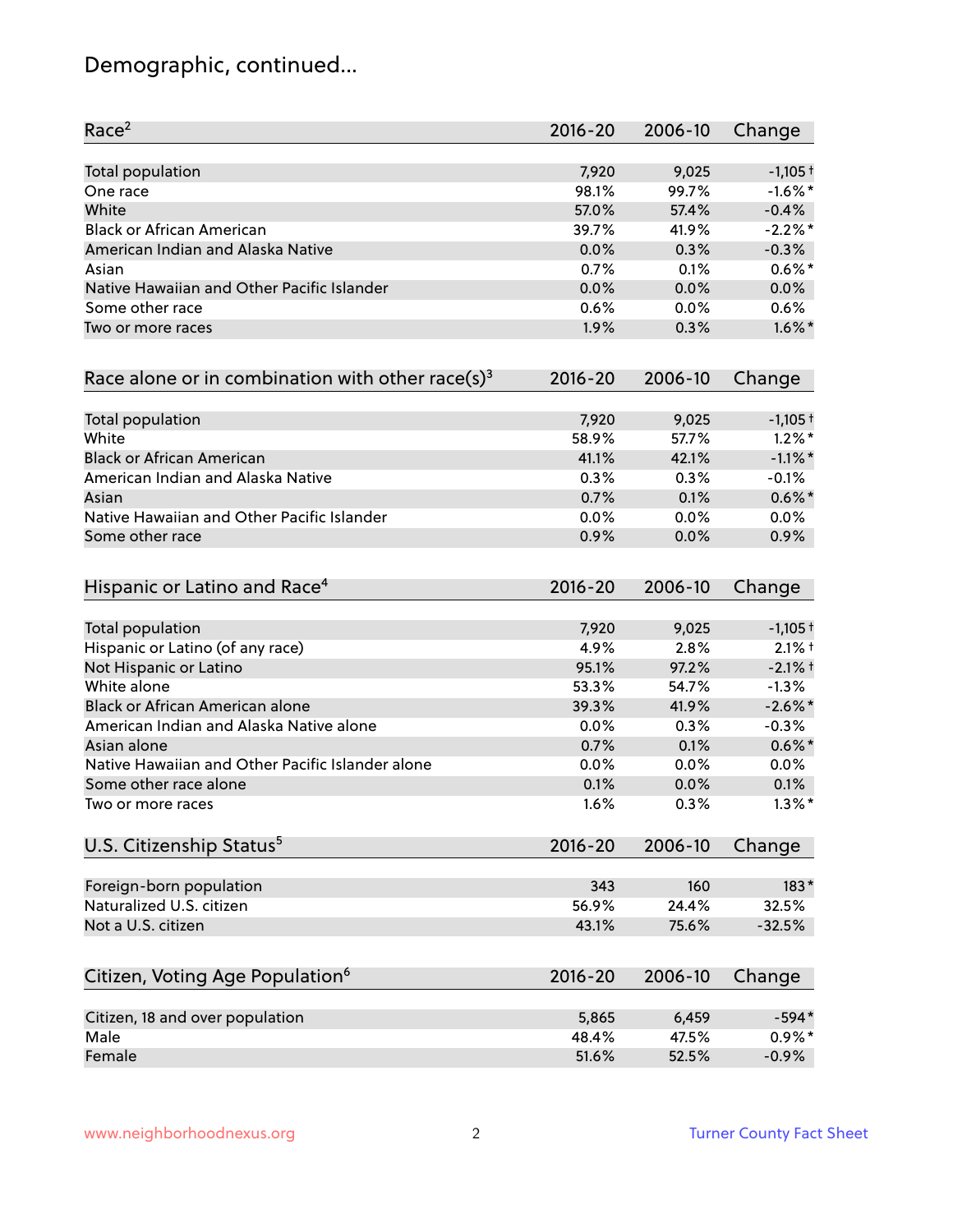#### Economic

| Income <sup>7</sup>                                 | $2016 - 20$ | 2006-10 | Change    |
|-----------------------------------------------------|-------------|---------|-----------|
|                                                     |             |         |           |
| All households                                      | 3,208       | 3,096   | 112       |
| Less than \$10,000                                  | 13.5%       | 16.1%   | $-2.6%$   |
| \$10,000 to \$14,999                                | 6.8%        | 12.8%   | $-6.0%$   |
| \$15,000 to \$24,999                                | 13.2%       | 13.1%   | 0.1%      |
| \$25,000 to \$34,999                                | 18.0%       | 11.7%   | $6.4\%$ * |
| \$35,000 to \$49,999                                | 12.6%       | 11.4%   | 1.2%      |
| \$50,000 to \$74,999                                | 12.0%       | 16.7%   | $-4.8%$   |
| \$75,000 to \$99,999                                | 13.8%       | 8.6%    | $5.2\%$ * |
| \$100,000 to \$149,999                              | 7.7%        | 7.9%    | $-0.2%$   |
| \$150,000 to \$199,999                              | 1.8%        | 1.3%    | 0.5%      |
| \$200,000 or more                                   | 0.7%        | 0.4%    | 0.3%      |
| Median household income (dollars)                   | 34,514      | 30,763  | 3,751     |
| Mean household income (dollars)                     | 48,098      | 42,685  | 5,414     |
| With earnings                                       | 69.2%       | 67.9%   | 1.3%      |
| Mean earnings (dollars)                             | 50,443      | 46,373  | 4,070     |
| <b>With Social Security</b>                         | 40.2%       | 35.0%   | 5.3%      |
| Mean Social Security income (dollars)               | 16,959      | 11,754  | $5,204*$  |
| With retirement income                              | 18.0%       | 19.1%   | $-1.1%$   |
| Mean retirement income (dollars)                    | 23,752      | 19,105  | 4,646     |
| With Supplemental Security Income                   | 11.0%       | $7.0\%$ | 3.9%      |
| Mean Supplemental Security Income (dollars)         | 7,301       | 7,593   | $-292$    |
| With cash public assistance income                  | 1.2%        | 1.1%    | 0.1%      |
| Mean cash public assistance income (dollars)        | 2,795       | 4,336   | $-1,542$  |
| With Food Stamp/SNAP benefits in the past 12 months | 22.7%       | 25.5%   | $-2.7%$   |
|                                                     |             |         |           |
| Families                                            | 2,179       | 2,236   | -57       |
| Less than \$10,000                                  | 7.3%        | 12.9%   | $-5.7%$   |
| \$10,000 to \$14,999                                | 8.0%        | 7.4%    | 0.7%      |
| \$15,000 to \$24,999                                | 14.0%       | 10.5%   | 3.6%      |
| \$25,000 to \$34,999                                | 10.7%       | 13.1%   | $-2.4%$   |
| \$35,000 to \$49,999                                | 15.3%       | 14.7%   | 0.7%      |
| \$50,000 to \$74,999                                | 14.6%       | 18.5%   | $-3.9%$   |
| \$75,000 to \$99,999                                | 16.8%       | 10.4%   | $6.4\%$ * |
| \$100,000 to \$149,999                              | 10.6%       | 10.3%   | 0.4%      |
| \$150,000 to \$199,999                              | 2.6%        | 1.8%    | 0.8%      |
| \$200,000 or more                                   | 0.0%        | 0.5%    | $-0.5%$   |
| Median family income (dollars)                      | 44,199      | 40,446  | 3,753     |
| Mean family income (dollars)                        | 54,585      | 49,835  | 4,750     |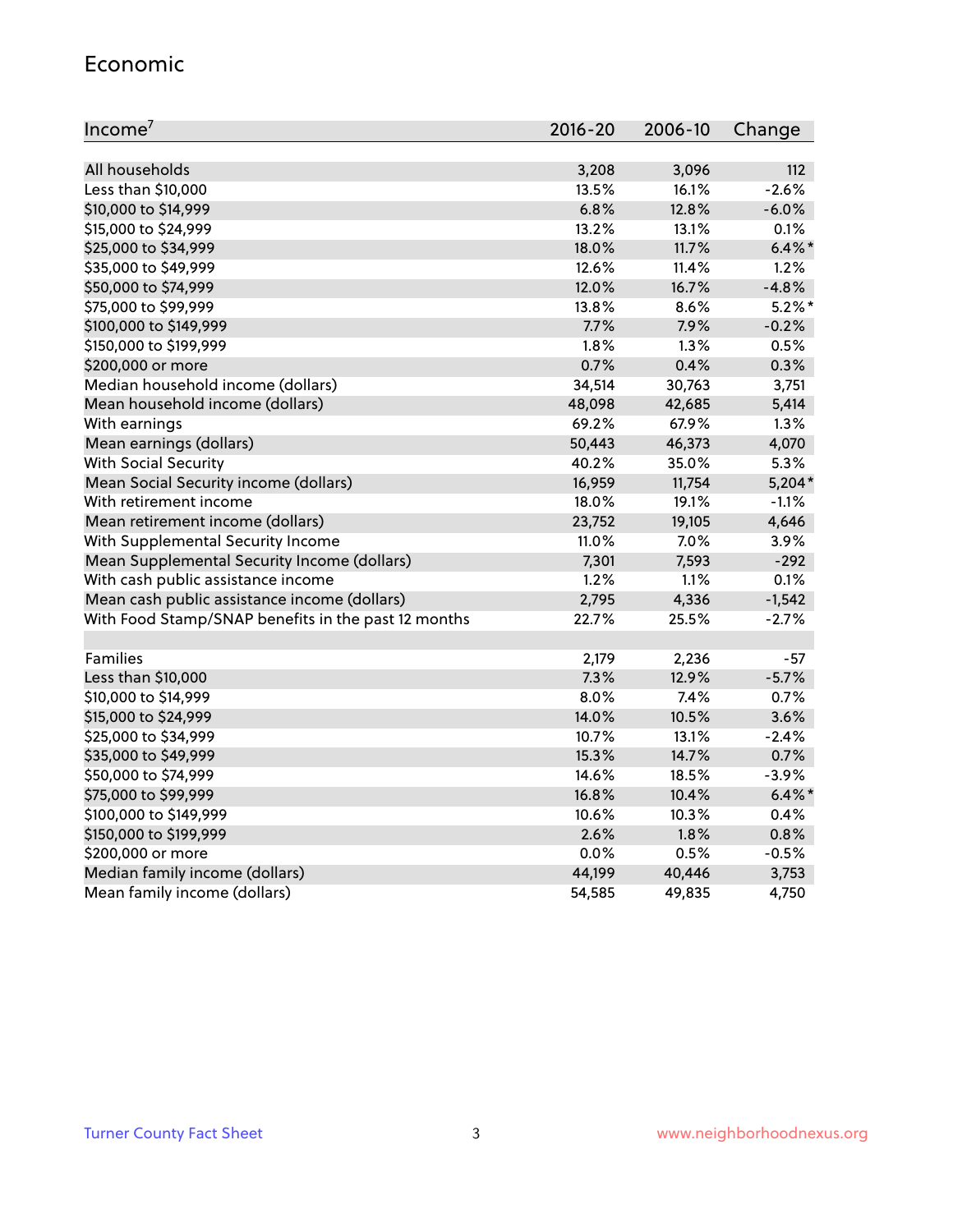### Economic, continued...

| Income, continued <sup>8</sup>                                        | $2016 - 20$ | 2006-10 | Change    |
|-----------------------------------------------------------------------|-------------|---------|-----------|
|                                                                       |             |         |           |
| Nonfamily households                                                  | 1,029       | 860     | 169       |
| Median nonfamily income (dollars)                                     | 25,319      | 12,446  | 12,873*   |
| Mean nonfamily income (dollars)                                       | 31,346      | 21,348  | 9,999*    |
| Median earnings for workers (dollars)                                 | 25,869      | 19,865  | $6,004*$  |
| Median earnings for male full-time, year-round workers                | 31,520      | 33,536  | $-2,016$  |
| (dollars)                                                             |             |         |           |
| Median earnings for female full-time, year-round workers<br>(dollars) | 38,025      | 22,835  | 15,190*   |
| Per capita income (dollars)                                           | 19,653      | 15,973  | 3,680*    |
|                                                                       |             |         |           |
| Families and People Below Poverty Level <sup>9</sup>                  | $2016 - 20$ | 2006-10 | Change    |
|                                                                       |             |         |           |
| <b>All families</b>                                                   | 24.7%       | 22.8%   | 2.0%      |
| With related children under 18 years                                  | 34.6%       | 28.6%   | 6.1%      |
| With related children under 5 years only                              | 0.0%        | 47.6%   | $-47.6%$  |
| Married couple families                                               | 13.0%       | 11.2%   | 1.8%      |
| With related children under 18 years                                  | 13.4%       | 12.7%   | 0.7%      |
| With related children under 5 years only                              | 0.0%        | 0.0%    | 0.0%      |
| Families with female householder, no husband present                  | 49.5%       | 45.7%   | 3.7%      |
| With related children under 18 years                                  | 66.9%       | 51.0%   | 15.8%     |
| With related children under 5 years only                              | 0.0%        | 74.2%   | $-74.2%$  |
| All people                                                            | 29.5%       | 25.4%   | 4.2%      |
| Under 18 years                                                        | 41.3%       | 31.2%   | 10.2%     |
| Related children under 18 years                                       | 41.3%       | 31.2%   | 10.1%     |
| Related children under 5 years                                        | 30.4%       | 36.9%   | $-6.5%$   |
| Related children 5 to 17 years                                        | 45.6%       | 29.0%   | 16.6%     |
| 18 years and over                                                     | 25.7%       | 23.0%   | 2.7%      |
| 18 to 64 years                                                        | 25.9%       | 24.9%   | 1.0%      |
|                                                                       | 25.0%       | 15.4%   | $9.6\%$ * |
| 65 years and over                                                     |             |         |           |
| People in families                                                    | 25.8%       | 22.9%   | 2.9%      |
| Unrelated individuals 15 years and over                               | 44.5%       | 44.0%   | 0.5%      |
|                                                                       |             |         |           |
| Non-Hispanic white people                                             | 17.8%       | 13.9%   | 3.8%      |
| Black or African-American people                                      | 46.4%       | 38.0%   | 8.4%      |
| Asian people                                                          | $0.0\%$     | 0.0%    | 0.0%      |
| Hispanic or Latino people                                             | 33.2%       | 71.5%   | $-38.2%$  |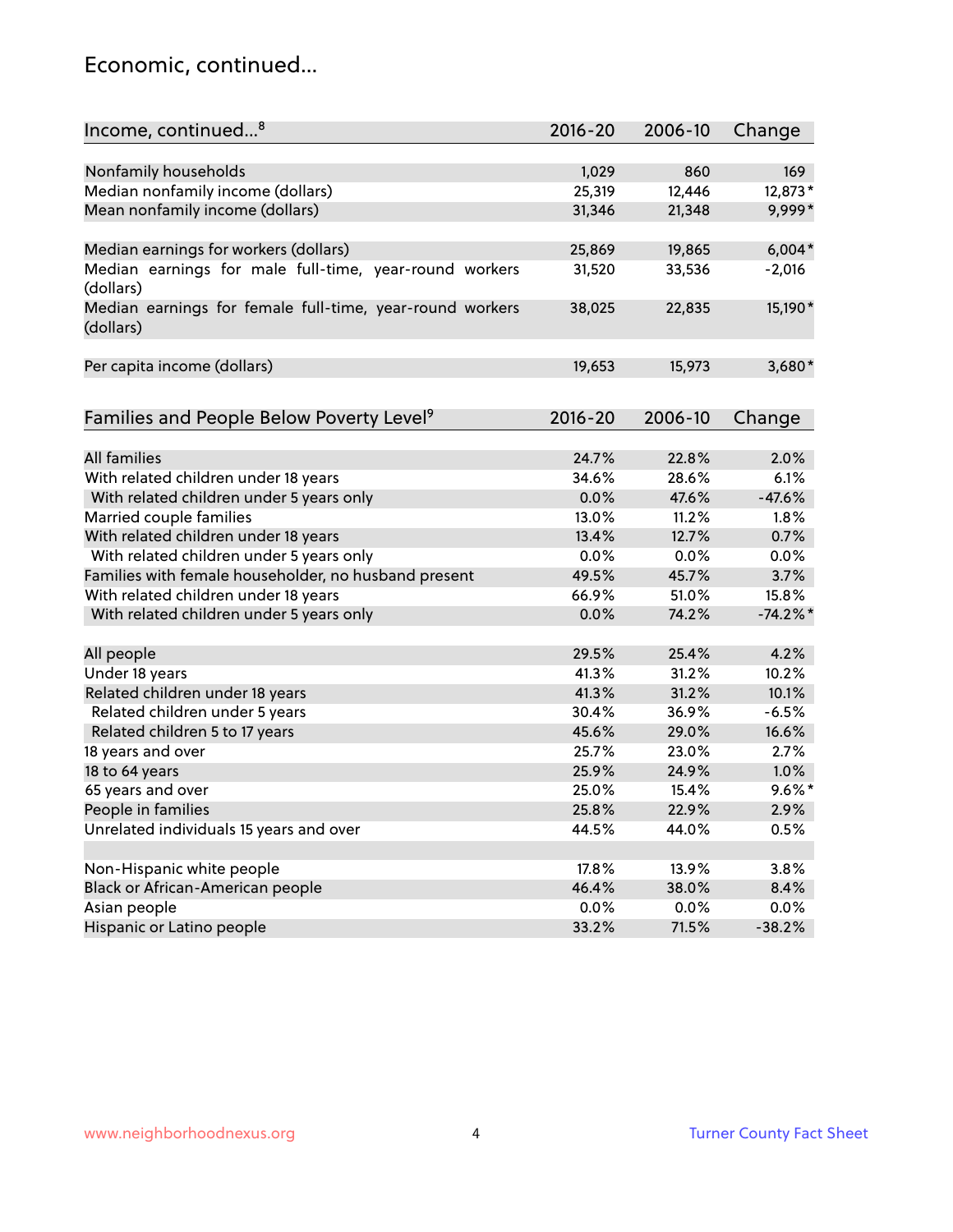# Employment

| Employment Status <sup>10</sup>                                                               | 2010        | 2020    | Change     |
|-----------------------------------------------------------------------------------------------|-------------|---------|------------|
| In Labor Force                                                                                | 3,264       | 3,530   | 3,530      |
| <b>Unemployment Rate</b>                                                                      | 7.2%        | 16.6%   | $-9.4%$    |
| Industry <sup>11</sup>                                                                        | $2016 - 20$ | 2006-10 | Change     |
|                                                                                               |             |         |            |
| Civilian employed population 16 years and over                                                | 3,081       | 3,194   | $-113$     |
| Agriculture, forestry, fishing and hunting, and mining                                        | 7.3%        | 6.3%    | 1.1%       |
| Construction                                                                                  | 5.4%        | 6.7%    | $-1.3%$    |
| Manufacturing                                                                                 | 5.8%        | 12.4%   | $-6.6%$    |
| Wholesale trade                                                                               | 0.3%        | 3.5%    | $-3.2\%$ * |
| Retail trade                                                                                  | 14.5%       | 9.7%    | 4.7%       |
| Transportation and warehousing, and utilities                                                 | 9.1%        | 7.0%    | 2.0%       |
| Information                                                                                   | 1.0%        | 0.8%    | 0.2%       |
| Finance and insurance, and real estate and rental and leasing                                 | 3.3%        | 6.4%    | $-3.1%$    |
| Professional, scientific, and management, and administrative<br>and waste management services | 2.7%        | 4.3%    | $-1.6%$    |
| Educational services, and health care and social assistance                                   | 28.8%       | 19.0%   | $9.8\%$ *  |
| Arts, entertainment, and recreation, and accommodation and<br>food services                   | 6.5%        | 7.7%    | $-1.2%$    |
| Other services, except public administration                                                  | 6.2%        | 3.9%    | 2.3%       |
| Public administration                                                                         | 9.2%        | 12.2%   | $-3.1%$    |
| Occupation <sup>12</sup>                                                                      | $2016 - 20$ | 2006-10 | Change     |
|                                                                                               |             |         |            |
| Civilian employed population 16 years and over                                                | 3,081       | 3,194   | $-113$     |
| Management, business, science, and arts occupations                                           | 28.6%       | 27.9%   | 0.7%       |
| Service occupations                                                                           | 26.3%       | 19.7%   | 6.6%       |
| Sales and office occupations                                                                  | 18.6%       | 22.1%   | $-3.5%$    |
| Natural<br>and<br>maintenance<br>resources,<br>construction,<br>occupations                   | 9.7%        | 12.4%   | $-2.7%$    |
| Production, transportation, and material moving occupations                                   | 16.8%       | 17.9%   | $-1.1%$    |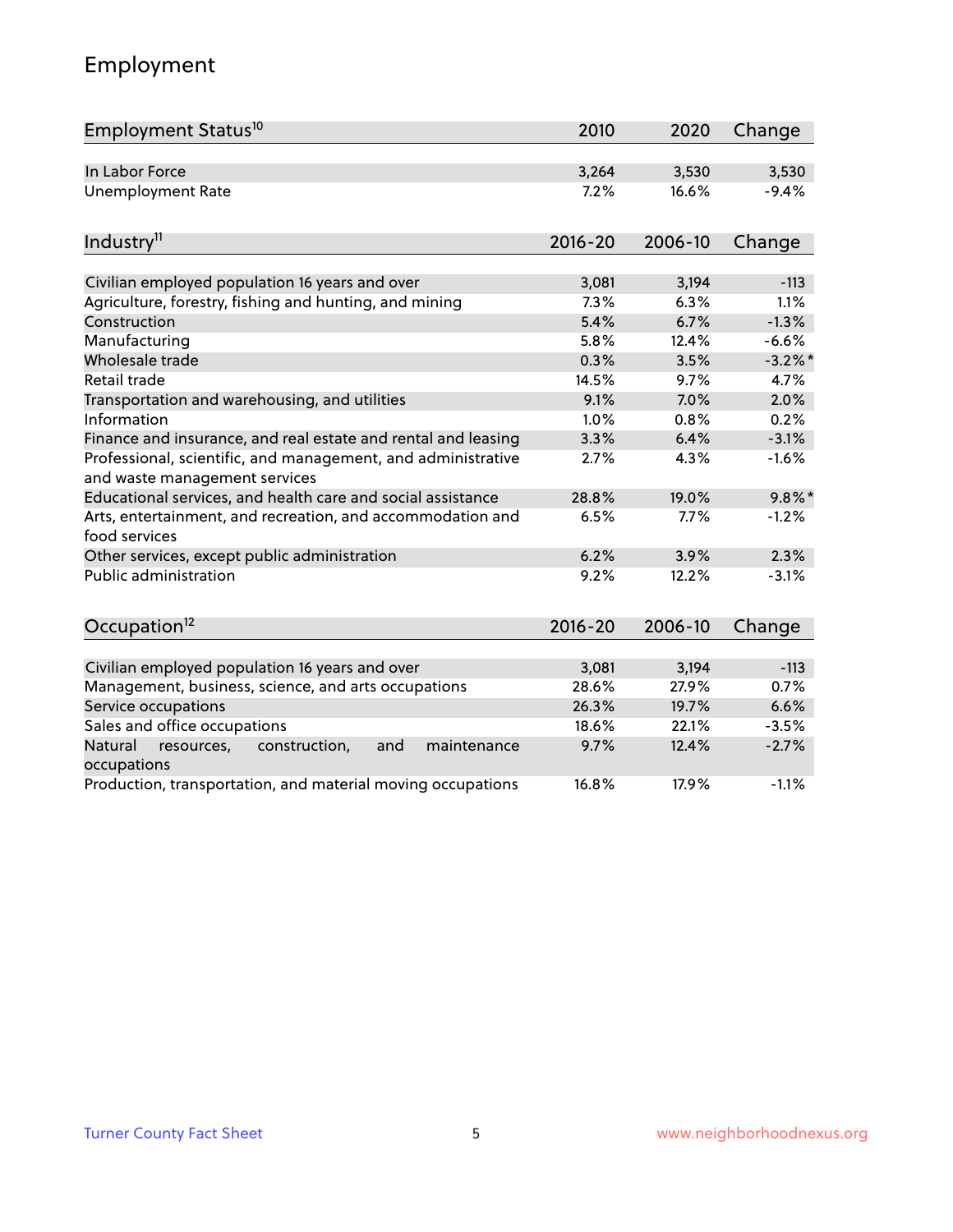# Employment, continued...

| Class of Worker <sup>13</sup>                          | $2016 - 20$ | 2006-10 | Change   |
|--------------------------------------------------------|-------------|---------|----------|
| Civilian employed population 16 years and over         | 3,081       | 3,194   | $-113$   |
| Private wage and salary workers                        | 73.8%       | 69.5%   | 4.3%     |
| Government workers                                     | 21.8%       | 25.1%   | $-3.4%$  |
| Self-employed in own not incorporated business workers | 4.4%        | 5.4%    | $-1.0%$  |
| <b>Unpaid family workers</b>                           | 0.0%        | 0.0%    | 0.0%     |
|                                                        |             |         |          |
| Job Flows <sup>14</sup>                                | 2019        | 2010    | Change   |
| Total Jobs in county                                   | 2,040       | 2,036   | 4        |
| Held by residents of county                            | 44.1%       | 53.5%   | $-9.4%$  |
|                                                        | 55.9%       | 46.5%   | 9.4%     |
| Held by non-residents of county                        |             |         |          |
| Jobs by Industry Sector <sup>15</sup>                  | 2019        | 2010    | Change   |
| Total Jobs in county                                   | 2,040       | 2,036   | 4        |
| Goods Producing sectors                                | 15.7%       | 15.0%   | 0.7%     |
| Trade, Transportation, and Utilities sectors           | 35.0%       | 28.6%   | 6.3%     |
| All Other Services sectors                             | 49.4%       | 56.4%   | $-7.0%$  |
|                                                        |             |         |          |
| Total Jobs in county held by county residents          | 900         | 1,090   | $-190$   |
| <b>Goods Producing sectors</b>                         | 10.8%       | 14.2%   | $-3.4%$  |
| Trade, Transportation, and Utilities sectors           | 33.8%       | 23.2%   | 10.6%    |
| All Other Services sectors                             | 55.4%       | 62.6%   | $-7.1%$  |
| Jobs by Earnings <sup>16</sup>                         | 2019        | 2010    | Change   |
|                                                        |             |         |          |
| Total Jobs in county                                   | 2,040       | 2,036   | 4        |
| Jobs with earnings \$1250/month or less                | 30.2%       | 35.7%   | $-5.5%$  |
| Jobs with earnings \$1251/month to \$3333/month        | 42.3%       | 45.9%   | $-3.7%$  |
| Jobs with earnings greater than \$3333/month           | 27.5%       | 18.4%   | 9.1%     |
| Total Jobs in county held by county residents          | 900         | 1,090   | $-190$   |
| Jobs with earnings \$1250/month or less                | 34.7%       | 42.5%   | $-7.8%$  |
| Jobs with earnings \$1251/month to \$3333/month        | 42.0%       | 43.4%   | $-1.4\%$ |
| Jobs with earnings greater than \$3333/month           | 23.3%       | 14.1%   | 9.2%     |
|                                                        |             |         |          |
| Jobs by Age of Worker <sup>17</sup>                    | 2019        | 2010    | Change   |
| Total Jobs in county                                   | 2,040       | 2,036   | 4        |
| Jobs with workers age 29 or younger                    | 20.2%       | 21.3%   | $-1.1%$  |
| Jobs with workers age 30 to 54                         | 53.7%       | 56.9%   | $-3.2%$  |
| Jobs with workers age 55 or older                      | 26.1%       | 21.8%   | 4.3%     |
|                                                        |             |         |          |
| Total Jobs in county held by county residents          | 900         | 1,090   | $-190$   |
| Jobs with workers age 29 or younger                    | 17.4%       | 22.0%   | $-4.6%$  |
| Jobs with workers age 30 to 54                         | 49.1%       | 52.7%   | $-3.5%$  |
| Jobs with workers age 55 or older                      | 33.4%       | 25.3%   | 8.1%     |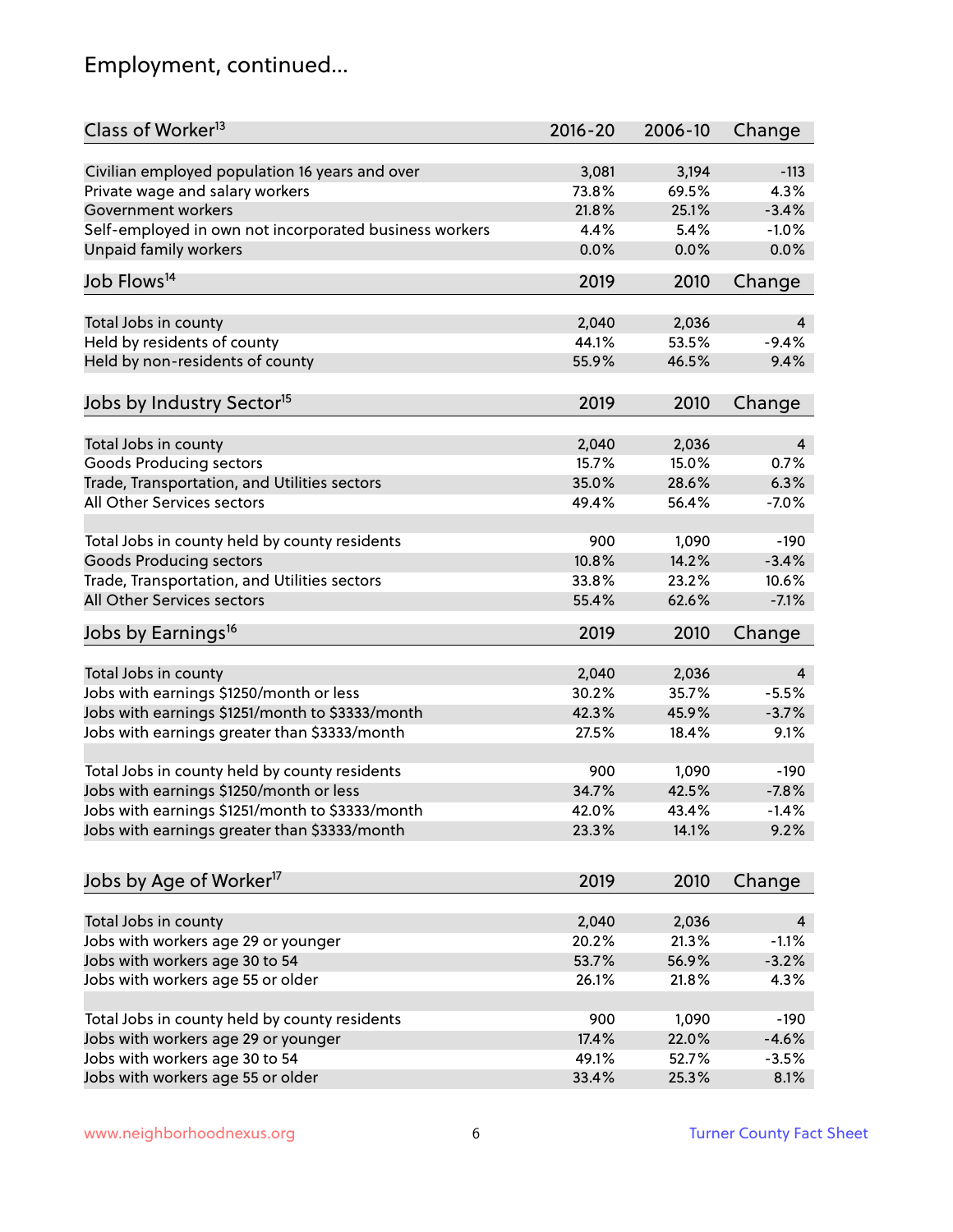### Education

| Early Learning <sup>18</sup>                        |             |         | 2022        |
|-----------------------------------------------------|-------------|---------|-------------|
| Licensed Capacity of Early Learning Centers         |             |         | 224         |
| Licenced capacity per 1,000 children ages 0-4       |             |         | 390.2       |
|                                                     |             |         |             |
| School Enrollment <sup>19</sup>                     | 2022        | 2010    | Change      |
| Enrolled in Public School                           | 1,156       | 1,666   | $-510$      |
| White                                               | 25.9%       | 37.3%   | $-11.4%$    |
| <b>Black or African-American</b>                    | 66.0%       | 56.1%   | 9.9%        |
| Asian                                               | 0.6%        | 0.0%    | 0.6%        |
| <b>Native American</b>                              | 0.0%        | 0.0%    | 0.0%        |
| Pacific Islander                                    | 0.0%        | 0.0%    | 0.0%        |
| <b>Biracial or Multi-Racial</b>                     | 2.9%        | 0.0%    | 2.9%        |
| Hispanic or Latino                                  | 4.7%        | 4.5%    | 0.2%        |
|                                                     |             |         |             |
| Georgia Milestones: 3rd Grade Reading <sup>20</sup> |             |         | 2019        |
| Number of Students Tested                           |             |         | 82          |
| Proficient or Distinguished                         |             |         | 34.1%       |
| Georgia Milestones: 8th Grade Math <sup>21</sup>    |             |         | 2019        |
| <b>Number of Students Tested</b>                    |             |         | 78          |
| Proficient or Distinguished                         |             |         | 19.2%       |
| Graduation Rates <sup>22</sup>                      | 2021        | 2012    |             |
|                                                     |             |         | Change      |
| Cohort                                              | 84          | 101     | $-17$       |
| <b>High School Graduation Rate</b>                  | 95.2%       | 74.3%   | 21.0%       |
| Educational Attainment <sup>23</sup>                | $2016 - 20$ | 2006-10 | Change      |
|                                                     |             |         |             |
| Population 25 years and over                        | 5,585       | 5,732   | $-147$      |
| Less than 9th grade                                 | 8.6%        | 8.7%    | $-0.1%$     |
| 9th to 12th grade, no diploma                       | 12.1%       | 22.8%   | $-10.7\%$ * |
| High school graduate (includes equivalency)         | 34.6%       | 34.3%   | 0.3%        |
| Some college, no degree                             | 19.2%       | 14.3%   | 4.9%        |
| Associate's degree                                  | 14.7%       | 6.7%    | $7.9\%*$    |
| Bachelor's degree                                   | 6.2%        | 7.2%    | $-1.1%$     |
| Graduate or professional degree                     | 4.6%        | 6.0%    | $-1.4%$     |
| Percent high school graduate or higher              | 79.2%       | 68.5%   | 10.7%*      |
| Percent bachelor's degree or higher                 | 10.8%       | 13.2%   | $-2.4%$     |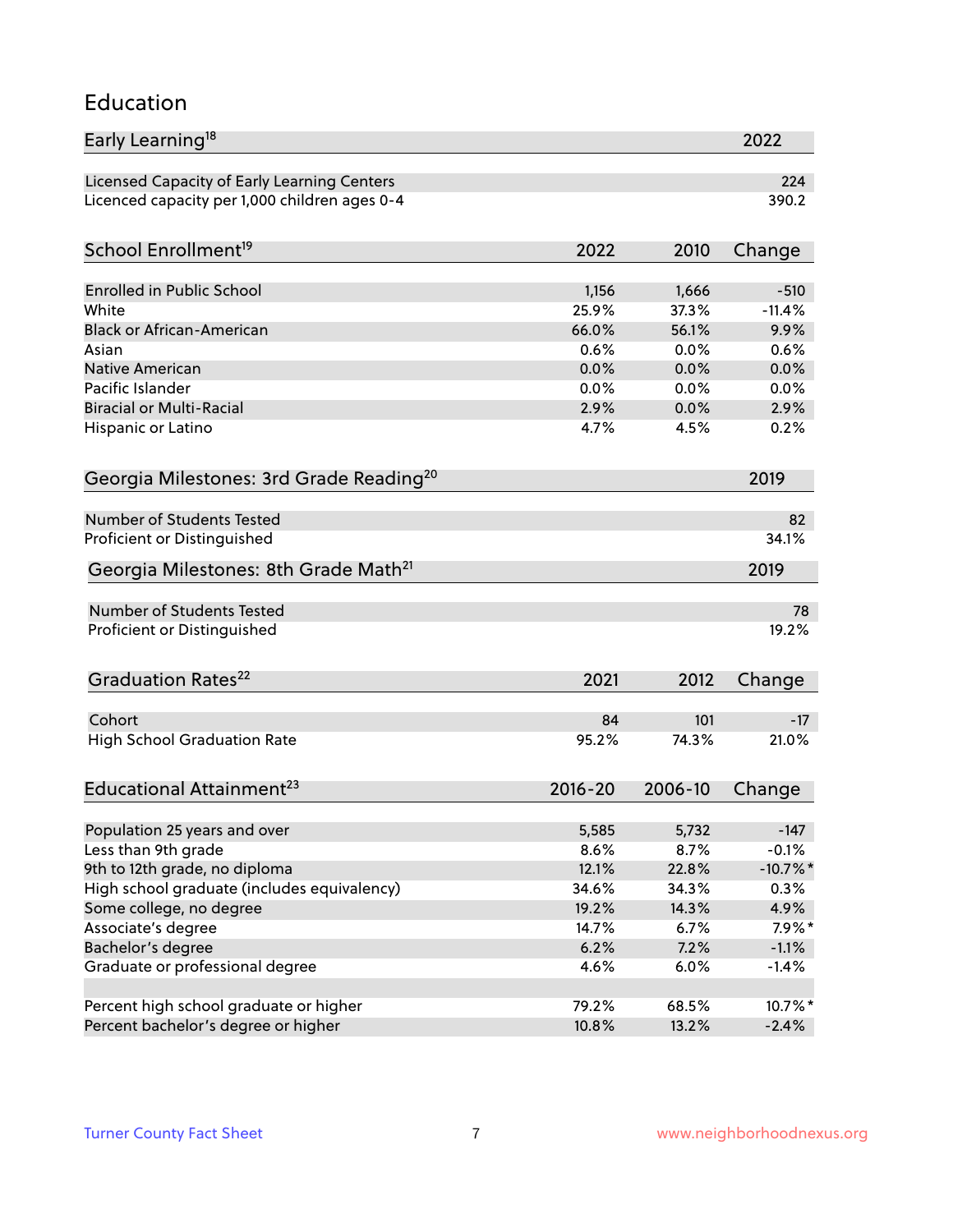### Housing

| Households by Type <sup>24</sup>                     | $2016 - 20$    | 2006-10        | Change     |
|------------------------------------------------------|----------------|----------------|------------|
|                                                      |                |                |            |
| <b>Total households</b>                              | 3,208          | 3,096          | 112        |
| Family households (families)                         | 67.9%          | 72.2%          | $-4.3%$    |
| With own children under 18 years                     | 28.1%          | 33.1%          | $-5.0%$    |
| Married-couple family                                | 42.3%          | 46.0%          | $-3.8%$    |
| With own children of the householder under 18 years  | 14.2%          | 20.3%          | $-6.1%$    |
| Male householder, no wife present, family            | 8.6%           | 1.7%           | $7.0\%$ *  |
| With own children of the householder under 18 years  | 5.8%           | 0.5%           | $5.3\%$ *  |
| Female householder, no husband present, family       | 17.0%          | 24.5%          | $-7.5%$ *  |
| With own children of the householder under 18 years  | 8.2%           | 12.3%          | $-4.2%$    |
| Nonfamily households                                 | 32.1%          | 27.8%          | 4.3%       |
| Householder living alone                             | 29.3%          | 26.6%          | 2.8%       |
| 65 years and over                                    | 12.6%          | 11.1%          | 1.5%       |
|                                                      |                |                |            |
| Households with one or more people under 18 years    | 33.5%          | 37.0%          | $-3.4%$    |
| Households with one or more people 65 years and over | 33.8%          | 26.7%          | $7.1\%$ *  |
| Average household size                               | 2.35           | 2.71           | $-0.36$    |
| Average family size                                  | 2.79           | 3.31           | $-0.52$    |
|                                                      |                |                |            |
| Housing Occupancy <sup>25</sup>                      | $2016 - 20$    | 2006-10        | Change     |
|                                                      |                |                |            |
| Total housing units                                  | 3,936<br>81.5% | 3,873<br>79.9% | 63<br>1.6% |
| Occupied housing units                               |                |                |            |
| Vacant housing units                                 | 18.5%          | 20.1%          | $-1.6%$    |
| Homeowner vacancy rate                               | 0.0            | 0.6            | $-0.6$     |
| Rental vacancy rate                                  | 0.6            | 0.0            | 0.6        |
|                                                      |                |                |            |
| Units in Structure <sup>26</sup>                     | $2016 - 20$    | 2006-10        | Change     |
|                                                      |                |                |            |
| Total housing units                                  | 3,936          | 3,873          | 63         |
| 1-unit, detached                                     | 68.1%          | 61.4%          | 6.7%       |
| 1-unit, attached                                     | 0.0%           | 1.8%           | $-1.8%$    |
| 2 units                                              | 2.7%           | 6.0%           | $-3.3%$    |
| 3 or 4 units                                         | 3.5%           | 3.0%           | 0.5%       |
| 5 to 9 units                                         | 4.5%           | 6.6%           | $-2.1%$    |
| 10 to 19 units                                       | 0.0%           | 3.2%           | $-3.2%$    |
| 20 or more units                                     | 0.3%           | 0.7%           | $-0.4%$    |
| Mobile home                                          | 20.9%          | 17.4%          | 3.5%       |
| Boat, RV, van, etc.                                  | 0.0%           | 0.0%           | $0.0\%$    |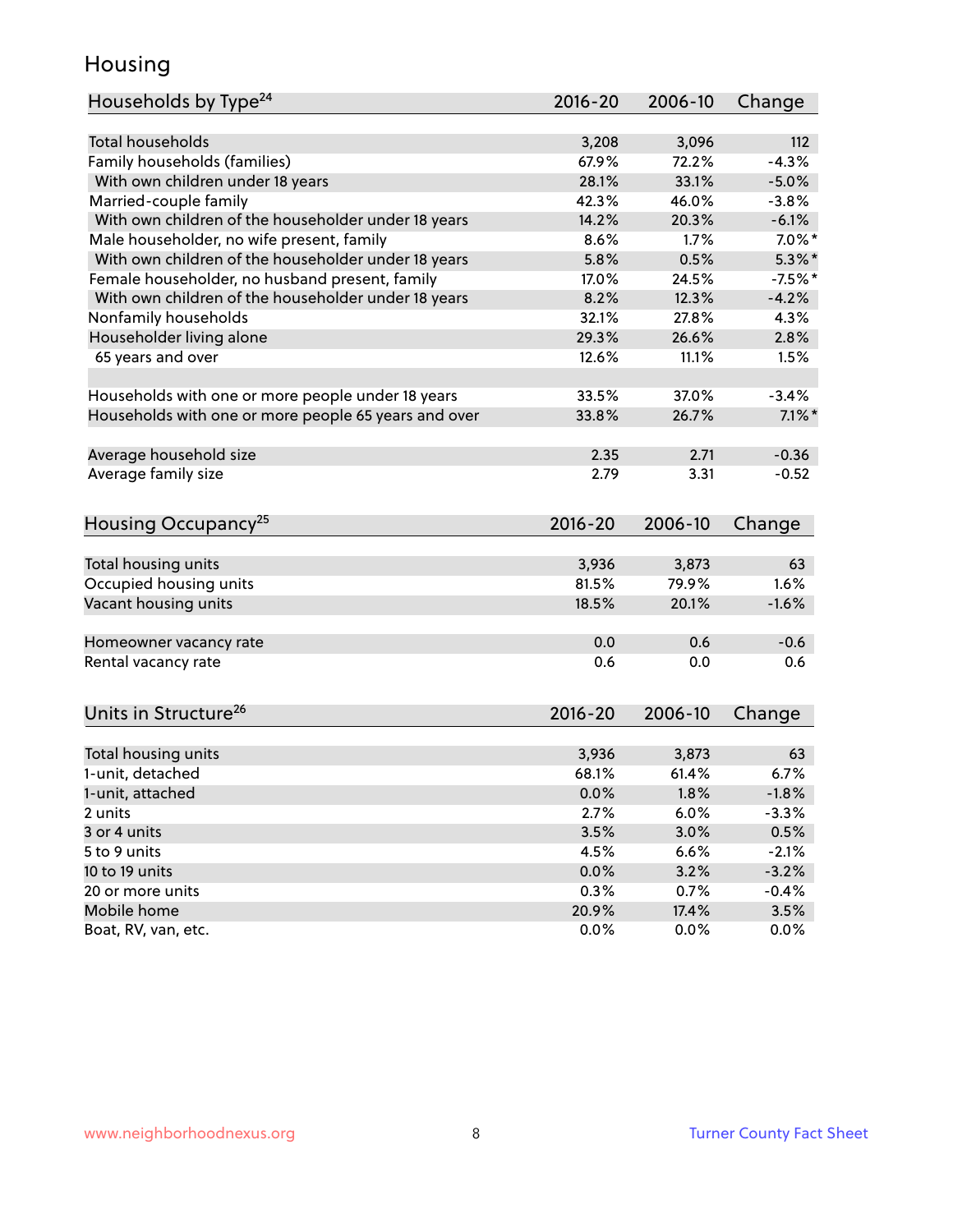# Housing, Continued...

| Year Structure Built <sup>27</sup>             | 2016-20     | 2006-10 | Change     |
|------------------------------------------------|-------------|---------|------------|
| Total housing units                            | 3,936       | 3,873   | 63         |
| Built 2014 or later                            | 2.6%        | (X)     | (X)        |
| Built 2010 to 2013                             | 0.1%        | (X)     | (X)        |
| Built 2000 to 2009                             | 7.4%        | 7.8%    | $-0.4%$    |
| Built 1990 to 1999                             | 16.4%       | 15.7%   | 0.7%       |
| Built 1980 to 1989                             | 12.6%       | 18.6%   | $-6.0\%$ * |
| Built 1970 to 1979                             | 12.7%       | 17.8%   | $-5.1%$    |
| Built 1960 to 1969                             | 14.7%       | 12.5%   | 2.2%       |
| Built 1950 to 1959                             | 17.4%       | 9.7%    | $7.7\%$ *  |
| Built 1940 to 1949                             | 3.4%        | 4.6%    | $-1.3%$    |
|                                                |             |         |            |
| Built 1939 or earlier                          | 12.8%       | 13.3%   | $-0.5%$    |
| Housing Tenure <sup>28</sup>                   | $2016 - 20$ | 2006-10 | Change     |
|                                                |             |         |            |
| Occupied housing units                         | 3,208       | 3,096   | 112        |
| Owner-occupied                                 | 64.4%       | 64.4%   | 0.1%       |
| Renter-occupied                                | 35.6%       | 35.6%   | $-0.1%$    |
| Average household size of owner-occupied unit  | 2.32        | 2.75    | $-0.43$    |
| Average household size of renter-occupied unit | 2.43        | 2.64    | $-0.21$    |
| Residence 1 Year Ago <sup>29</sup>             | $2016 - 20$ | 2006-10 | Change     |
| Population 1 year and over                     | 7,856       | 8,898   | $-1,042*$  |
| Same house                                     | 81.2%       | 85.7%   | $-4.5%$    |
| Different house in the U.S.                    | 18.8%       | 14.3%   | 4.5%       |
| Same county                                    | 10.6%       | 7.8%    | 2.7%       |
| Different county                               | 8.3%        | 6.5%    | 1.8%       |
| Same state                                     | 7.6%        | 2.5%    | $5.1\%$ *  |
| Different state                                | 0.7%        | 4.0%    | $-3.4%$    |
|                                                |             | 0.0%    | 0.0%       |
| Abroad                                         | 0.0%        |         |            |
| Value of Housing Unit <sup>30</sup>            | $2016 - 20$ | 2006-10 | Change     |
| Owner-occupied units                           | 2,067       | 1,993   | 74         |
| Less than \$50,000                             | 30.7%       | 26.1%   | 4.6%       |
| \$50,000 to \$99,999                           | 31.7%       | 30.5%   | 1.3%       |
| \$100,000 to \$149,999                         | 9.2%        | 19.9%   | $-10.7%$ * |
| \$150,000 to \$199,999                         | 13.5%       | 7.5%    | $6.0\%$ *  |
| \$200,000 to \$299,999                         | 11.8%       | 11.4%   | 0.4%       |
| \$300,000 to \$499,999                         | 1.3%        | 4.5%    | $-3.2%$    |
| \$500,000 to \$999,999                         | 0.0%        | 0.1%    | $-0.1%$    |
| \$1,000,000 or more                            | 1.7%        | 0.0%    | 1.7%       |
| Median (dollars)                               | 73,600      | 83,100  | $-9,500$   |
| Mortgage Status <sup>31</sup>                  | $2016 - 20$ | 2006-10 | Change     |
|                                                |             |         |            |
| Owner-occupied units                           | 2,067       | 1,993   | 74         |
| Housing units with a mortgage                  | 44.8%       | 53.9%   | $-9.1%$    |
| Housing units without a mortgage               | 55.2%       | 46.1%   | $9.1\%$ *  |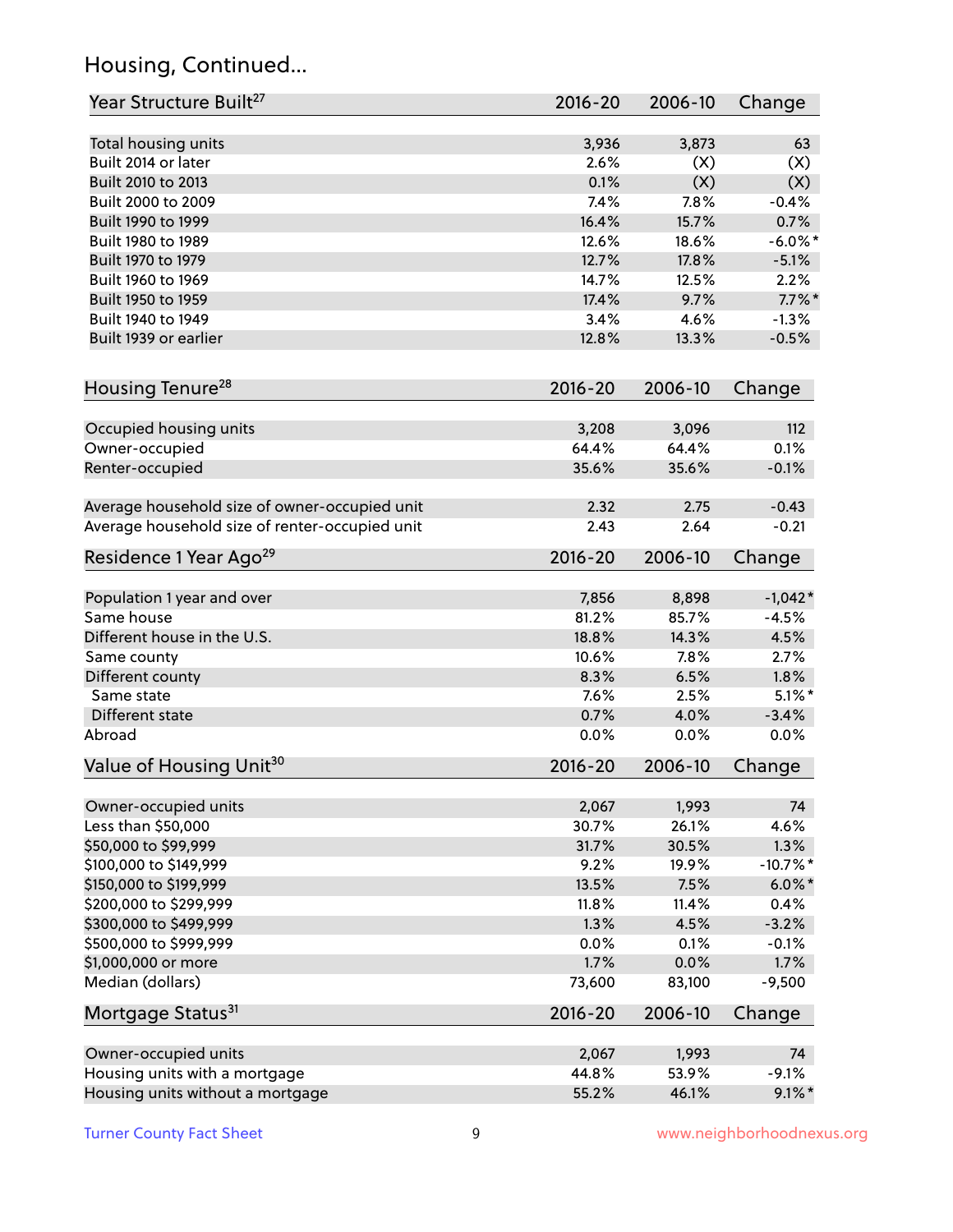# Housing, Continued...

| Selected Monthly Owner Costs <sup>32</sup>                                          | 2016-20     | 2006-10 | Change             |
|-------------------------------------------------------------------------------------|-------------|---------|--------------------|
| Housing units with a mortgage                                                       | 927         | 1,075   | $-148$             |
| Less than \$300                                                                     | 0.0%        | 0.0%    | 0.0%               |
| \$300 to \$499                                                                      | 4.4%        | 5.7%    | $-1.3%$            |
| \$500 to \$999                                                                      | 54.6%       | 50.0%   | 4.5%               |
| \$1,000 to \$1,499                                                                  | 25.2%       | 24.2%   | 1.1%               |
| \$1,500 to \$1,999                                                                  | 7.1%        | 15.3%   | $-8.1%$            |
| \$2,000 to \$2,999                                                                  | 4.7%        | 2.8%    | 2.0%               |
| \$3,000 or more                                                                     | 3.9%        | 2.0%    | 1.8%               |
| Median (dollars)                                                                    | 941         | 940     | $\mathbf{1}$       |
|                                                                                     |             |         |                    |
| Housing units without a mortgage                                                    | 1,140       | 918     | 222                |
| Less than \$150                                                                     | 0.6%        | 2.1%    | $-1.5%$            |
| \$150 to \$249                                                                      | 13.7%       | 14.7%   | $-1.0%$            |
| \$250 to \$349                                                                      | 37.6%       | 25.8%   | 11.8%              |
| \$350 to \$499                                                                      | 24.7%       | 32.8%   | $-8.1%$            |
| \$500 to \$699                                                                      | 14.3%       | 16.8%   | $-2.5%$            |
| \$700 or more                                                                       | 9.0%        | 7.8%    | 1.2%               |
| Median (dollars)                                                                    | 345         | 374     | $-29$              |
| Selected Monthly Owner Costs as a Percentage of<br>Household Income <sup>33</sup>   | $2016 - 20$ | 2006-10 | Change             |
| Housing units with a mortgage (excluding units where<br>SMOCAPI cannot be computed) | 921         | 1,031   | $-110$             |
| Less than 20.0 percent                                                              | 52.4%       | 47.8%   | 4.6%               |
| 20.0 to 24.9 percent                                                                | 8.6%        | 12.5%   | $-3.9%$            |
| 25.0 to 29.9 percent                                                                | 7.9%        | 5.6%    | 2.3%               |
| 30.0 to 34.9 percent                                                                | 2.7%        | 8.9%    | $-6.2%$            |
| 35.0 percent or more                                                                | 28.3%       | 25.1%   | 3.2%               |
| Not computed                                                                        | 6           | 44      | $-38$              |
| Housing unit without a mortgage (excluding units where                              | 1,101       | 903     | 198                |
| SMOCAPI cannot be computed)                                                         |             |         |                    |
| Less than 10.0 percent                                                              | 32.0%       | 29.1%   | 2.8%               |
| 10.0 to 14.9 percent                                                                | 27.6%       | 25.6%   | 2.0%               |
| 15.0 to 19.9 percent                                                                | 8.1%        | 10.2%   | $-2.1%$<br>$-2.6%$ |
| 20.0 to 24.9 percent                                                                | 2.9%        | 5.5%    |                    |
| 25.0 to 29.9 percent                                                                | 2.9%        | 6.5%    | $-3.6%$            |
| 30.0 to 34.9 percent                                                                | 5.7%        | 2.2%    | 3.5%               |
| 35.0 percent or more                                                                | 20.8%       | 20.8%   | $-0.0%$            |
| Not computed                                                                        | 39          | 15      | 24                 |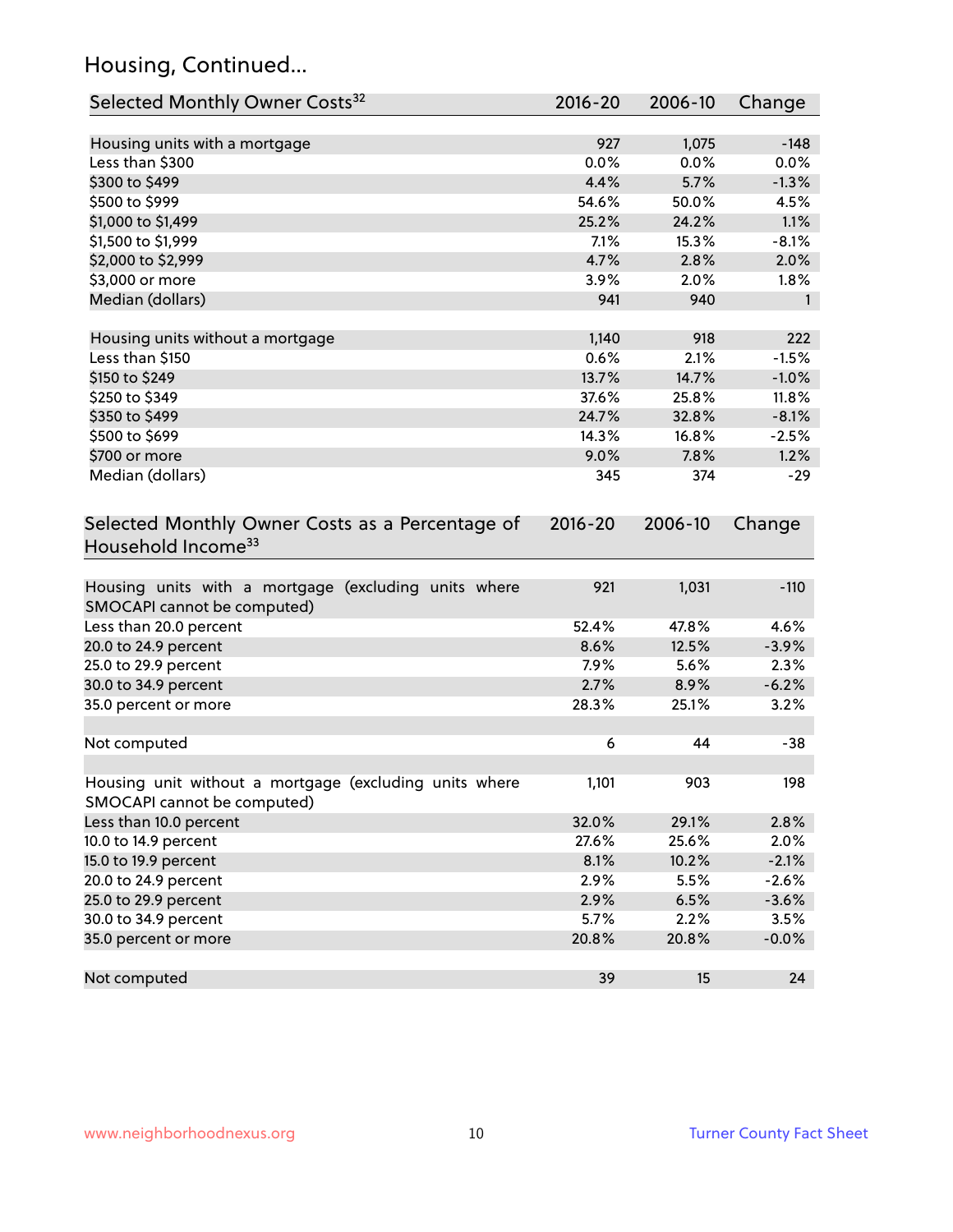# Housing, Continued...

| Gross Rent <sup>34</sup>                                     | 2016-20     | 2006-10  | Change      |
|--------------------------------------------------------------|-------------|----------|-------------|
|                                                              |             |          |             |
| Occupied units paying rent                                   | 1,070       | 993      | 77          |
| Less than \$200                                              | 0.0%        | 9.7%     | $-9.7%$     |
| \$200 to \$499                                               | 20.8%       | 46.7%    | $-25.9\%$ * |
| \$500 to \$749                                               | 58.6%       | 23.0%    | 35.6%*      |
| \$750 to \$999                                               | 6.7%        | 19.2%    | $-12.5%$    |
| \$1,000 to \$1,499                                           | 13.8%       | 0.0%     | 13.8%       |
| \$1,500 to \$1,999                                           | 0.0%        | 0.0%     | 0.0%        |
| \$2,000 or more                                              | 0.0%        | 1.4%     | $-1.4%$     |
| Median (dollars)                                             | 547         | 469      | 78          |
|                                                              |             |          |             |
| No rent paid                                                 | 71          | 110      | $-39$       |
|                                                              |             |          |             |
| Gross Rent as a Percentage of Household Income <sup>35</sup> | $2016 - 20$ | 2006-10  | Change      |
|                                                              |             |          |             |
| Occupied units paying rent (excluding units where GRAPI      | 949         | 979      | $-30$       |
| cannot be computed)                                          |             |          |             |
| Less than 15.0 percent                                       | 22.0%       | 14.9%    | 7.1%        |
| 15.0 to 19.9 percent                                         | 8.6%        | 13.8%    | $-5.1%$     |
| 20.0 to 24.9 percent                                         | 24.6%       | 13.5%    | 11.1%       |
| 25.0 to 29.9 percent                                         | 6.1%        | $11.0\%$ | $-4.9\%$    |
| 30.0 to 34.9 percent                                         | 1.6%        | 2.7%     | $-1.1%$     |
| 35.0 percent or more                                         | 37.1%       | 44.1%    | $-7.0%$     |

| Not computed | 10 <sup>7</sup> | 12a | bč |
|--------------|-----------------|-----|----|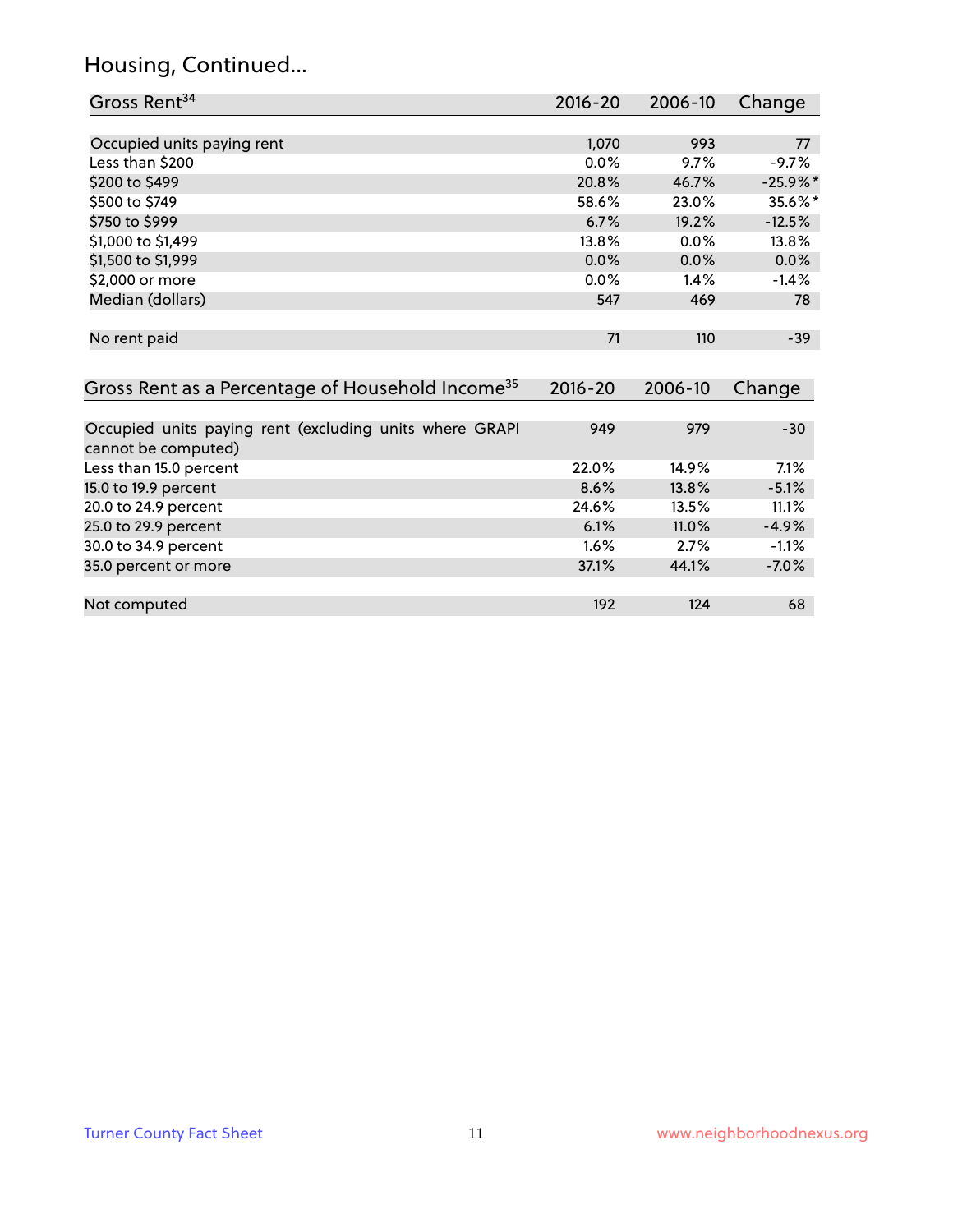# Community Involvement

| Voter Registration and Turnout <sup>36</sup> | 2020  |
|----------------------------------------------|-------|
|                                              |       |
| Active registered voters                     | 5,568 |
| Number voted in Presidential election        | 3.774 |
| Percent voted in Presidential election       | 67.8% |

# Transportation

| Commuting to Work <sup>37</sup>           | 2016-20     | 2006-10 | Change    |
|-------------------------------------------|-------------|---------|-----------|
|                                           |             |         |           |
| Workers 16 years and over                 | 3,064       | 3,027   | 37        |
| Car, truck, or van - drove alone          | 77.1%       | 80.6%   | $-3.6%$   |
| Car, truck, or van - carpooled            | 20.8%       | 11.1%   | $9.7\%$ * |
| Public transportation (excluding taxicab) | 0.1%        | 0.0%    | 0.1%      |
| Walked                                    | $1.0\%$     | 4.7%    | $-3.7%$   |
| Other means                               | 0.3%        | $2.0\%$ | $-1.8\%$  |
| Worked at home                            | 0.7%        | 1.5%    | $-0.8%$   |
|                                           |             |         |           |
| Mean travel time to work (minutes)        | 21.2        | 22.0    | $-0.8$    |
|                                           |             |         |           |
| Vehicles Available <sup>38</sup>          | $2016 - 20$ | 2006-10 | Change    |
|                                           |             |         |           |
| Occupied housing units                    | 3,208       | 3,096   | 112       |
| No vehicles available                     | 17.2%       | 11.3%   | $5.9\%*$  |
| 1 vehicle available                       | 25.2%       | 29.5%   | $-4.3%$   |
| 2 vehicles available                      | 40.6%       | 45.8%   | $-5.1%$   |
| 3 or more vehicles available              | 17.0%       | 13.5%   | 3.5%      |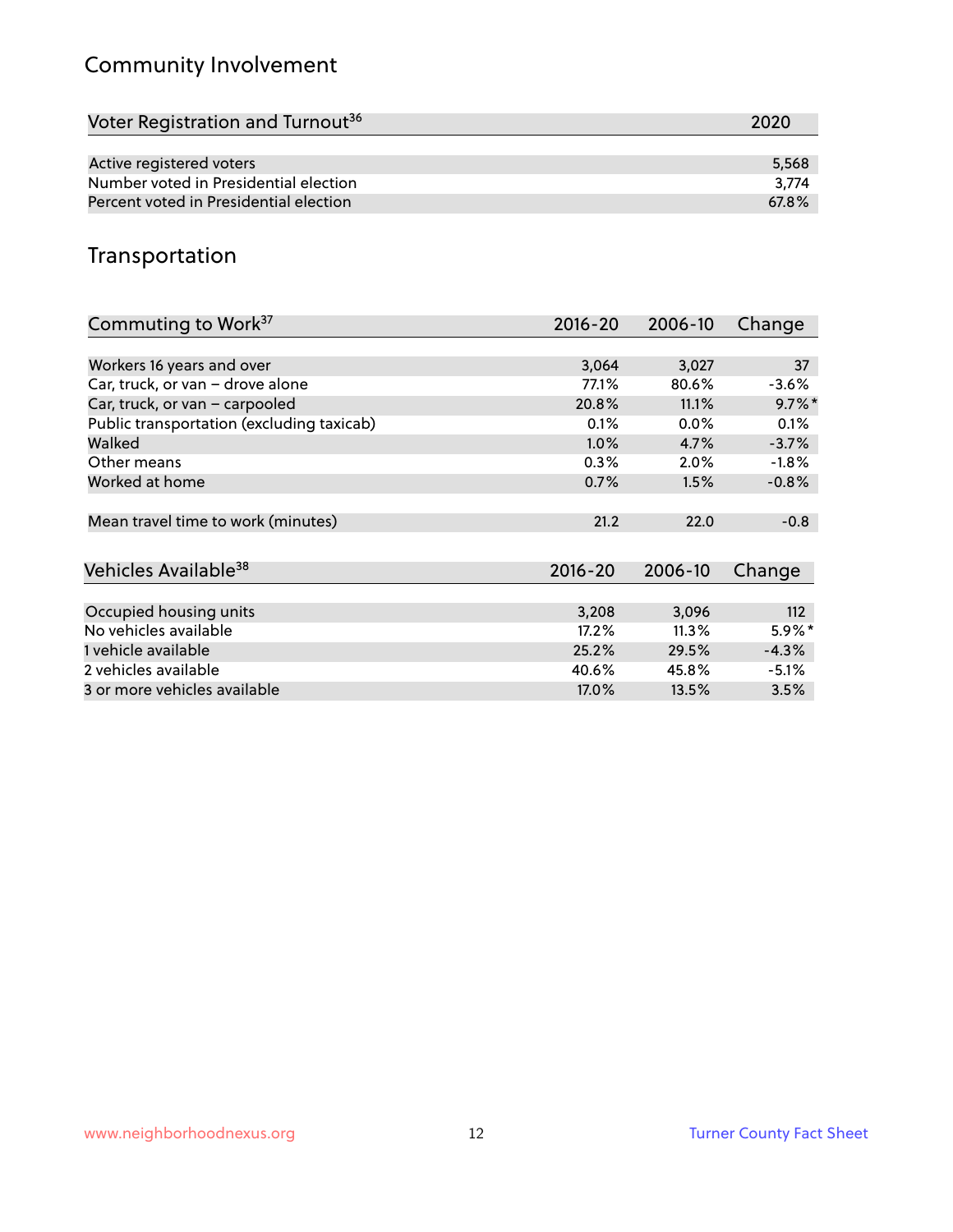#### Health

| Health Insurance coverage <sup>39</sup> | 2016-20 |
|-----------------------------------------|---------|
|-----------------------------------------|---------|

| Civilian Noninstitutionalized Population                | 7,665 |
|---------------------------------------------------------|-------|
| With health insurance coverage                          | 87.0% |
| With private health insurance coverage                  | 49.2% |
| With public health coverage                             | 47.7% |
| No health insurance coverage                            | 13.0% |
| Civilian Noninstitutionalized Population Under 19 years | 1,988 |
| No health insurance coverage                            | 5.4%  |
| Civilian Noninstitutionalized Population 19 to 64 years | 4,231 |
| In labor force:                                         | 3,059 |
| Employed:                                               | 2,813 |
| With health insurance coverage                          | 79.9% |
| With private health insurance coverage                  | 0.0%  |
| With public coverage                                    | 8.7%  |
| No health insurance coverage                            | 20.1% |
| Unemployed:                                             | 246   |
| With health insurance coverage                          | 56.9% |
| With private health insurance coverage                  | 0.0%  |
| With public coverage                                    | 56.9% |
| No health insurance coverage                            | 43.1% |
| Not in labor force:                                     | 1,172 |
| With health insurance coverage                          | 81.3% |
| With private health insurance coverage                  | 32.2% |
| With public coverage                                    | 55.5% |
| No health insurance coverage                            | 18.7% |

| <b>Health Factors</b> | <b>Most Recent</b> |
|-----------------------|--------------------|
|                       |                    |

| Premature Death (YPLL before age 75 per 100,000 population, age-adjusted) <sup>40</sup> | 11,347.2 |
|-----------------------------------------------------------------------------------------|----------|
| Average number of Physically Unhealthy Days <sup>41</sup>                               | 5.6      |
| Average number of Mentally Unhealthy Days <sup>42</sup>                                 | 5.9      |
| Low Birthweight Births <sup>43</sup>                                                    | $13.7\%$ |
| Diabetes Prevalence <sup>44</sup>                                                       | 15.2%    |
| HIV Prevalence (per 100,000 population) <sup>45</sup>                                   | 701.3    |
| Rate, Deduplicated ER Visits for Asthma, Ages 0-17 <sup>46</sup>                        | 805.5    |